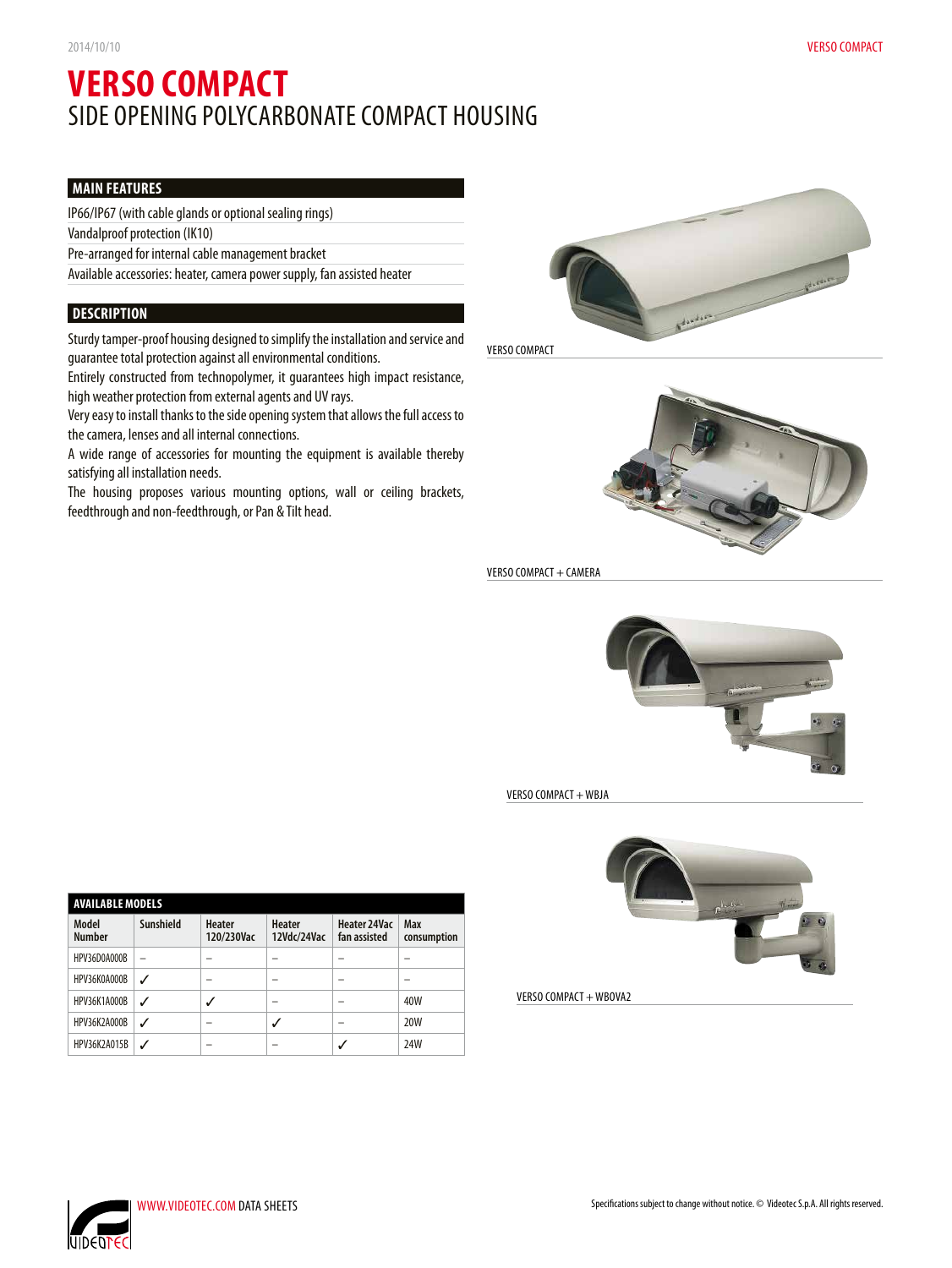#### **VERSO COMPACT** 2014/10/10

| TECHNICAL DATA |
|----------------|
|----------------|

- $\cdot$  V<sub>IN</sub> from 100Vac to 240Vac, 50/60Hz
- $V^{\prime\prime}_{\rm OUT}$  12Vdc, 1A
- $\cdot$  V<sub>IN</sub> 230Vac, 50/60Hz
- $V_{\text{out}}^{\text{N}}$  24Vac, 400mA, 50/60Hz

#### **ENVIRONMENT**

Indoor/Outdoor

| Operating temperature (with heater): From -20°C (-4°F) to $+60^{\circ}$ C (140°F) |  |
|-----------------------------------------------------------------------------------|--|
|-----------------------------------------------------------------------------------|--|

#### Chemical agents resistance

- High resistance: basics, alcohols, gas, hydrocarbon
- Good resistance: Organic acids, inorganic acids, oils
- Low resistance: Solvents

#### **CERTIFICATIONS**

CE: EN61000-6-3, EN50130-4, EN60950-1, EN60950-22 EN60529 IP66/IP67 (with cable glands) EN60529 IP66/IP67 (with special gaskets and bracket with internal cable channel) Fire-self extinguish: UL94 V1 Impact resistance: EN62262 IK10

cULus Listed, TYPE 4X

| <b>ACCESSORIES</b>           |                                                                                                                                                                |
|------------------------------|----------------------------------------------------------------------------------------------------------------------------------------------------------------|
| OHEH <sub>26</sub>           | Heater 120Vac/230Vac for HOV, HTV, VERSO, VERSO COMPACT<br>housings                                                                                            |
| OHFH <sub>27</sub>           | Heating 12Vdc/24Vac for HOV, HTV, HTC, VERSO and VERSO COMPACT<br>housings                                                                                     |
| OHPVV1                       | Heater fan assistant, continuous duty, IN 12Vdc, for VERSO and<br><b>VERSO COMPACT housings</b>                                                                |
| OHPVV <sub>2</sub>           | Heater fan assistant, continuous duty, IN 24Vac, for VERSO and<br><b>VERSO COMPACT housings</b>                                                                |
| OHPVV3                       | Heater fan assistant, continuous duty, IN 100-240Vac, for VERSO and<br><b>VERSO COMPACT housings</b>                                                           |
| OHFPS19R                     | Wide range camera power supply IN 100-240Vac - OUT 12Vdc, 15W,<br>for VERSO, VERSO POLAR, VERSO COMPACT, HEG, HTG housings                                     |
| OHFPS20                      | Camera power supply IN 230Vac - OUT 24Vac, 10VA, for VERSO,<br>VERSO POLAR, VERSO COMPACT, HEG, HTG housings                                                   |
| OWBIP <sub>2</sub>           | Sealing rings kit (3xM16) IP66/IP67 for WBOVA2 and WCM4A2<br>brackets for PUNTO, HOV, HTV, HTC, VERSO, VERSO POLAR, VERSO<br><b>COMPACT, HEB, HEK housings</b> |
| OHFGBB                       | Weatherproof junction box                                                                                                                                      |
| <b>OSUPPIR</b>               | Bracket for mounting 1 GEKO IRH illuminator under the housing                                                                                                  |
| <b>RELATED PRODUCTS</b>      |                                                                                                                                                                |
| PTH300                       | Horizontal/vertical Pan & Tilt                                                                                                                                 |
| <b>BRACKETS AND ADAPTORS</b> |                                                                                                                                                                |
| WBJA                         | Ceiling bracket with ball joint                                                                                                                                |

|                    | centing practice with pair joint                                                                                            |
|--------------------|-----------------------------------------------------------------------------------------------------------------------------|
| WBMA               | Wall bracket with ball joint                                                                                                |
| WBOVA2             | Wall bracket with internal cable channel                                                                                    |
| WBOV3A2            | Wall bracket with internal cable channel, counterplate and support<br>box, not compatible with OHEBVF1, OHEBVF2 and OHEBVF3 |
| WCM3A              | Ceiling bracket with ball joint                                                                                             |
| WCM5A              | Ceiling bracket with ball joint                                                                                             |
| WCM4A2             | Ceiling bracket with internal cable channel                                                                                 |
| WFWCA              | Column bracket with joint                                                                                                   |
| <b>SPARE PARTS</b> |                                                                                                                             |
| OHPVS36A000        | Sunshield                                                                                                                   |
| DOTHPV02           | Cable glands, screws and spacers for camera and lens                                                                        |
| <b>PACKAGE</b>     |                                                                                                                             |

| Model Number | Weight      | <b>Dimensions (WxHxL)</b>    | <b>Master carton</b> |
|--------------|-------------|------------------------------|----------------------|
| HPV36K1A000B | 1.4kg (3lb) | 15.2X14X53cm (6x5.5x21in) 10 |                      |

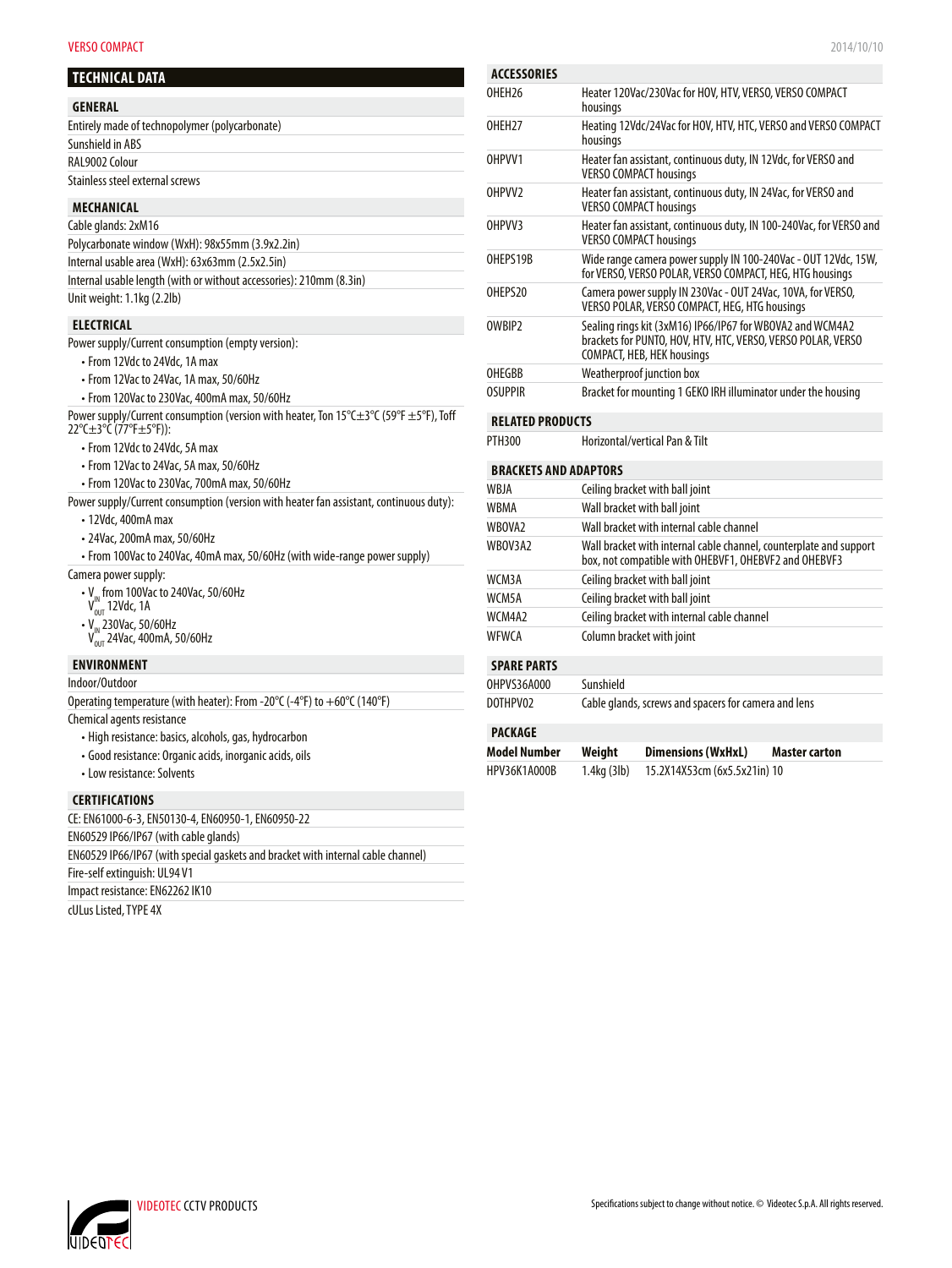# **TECHNICAL DRAWINGS**

### *Sizes in millimeters.*